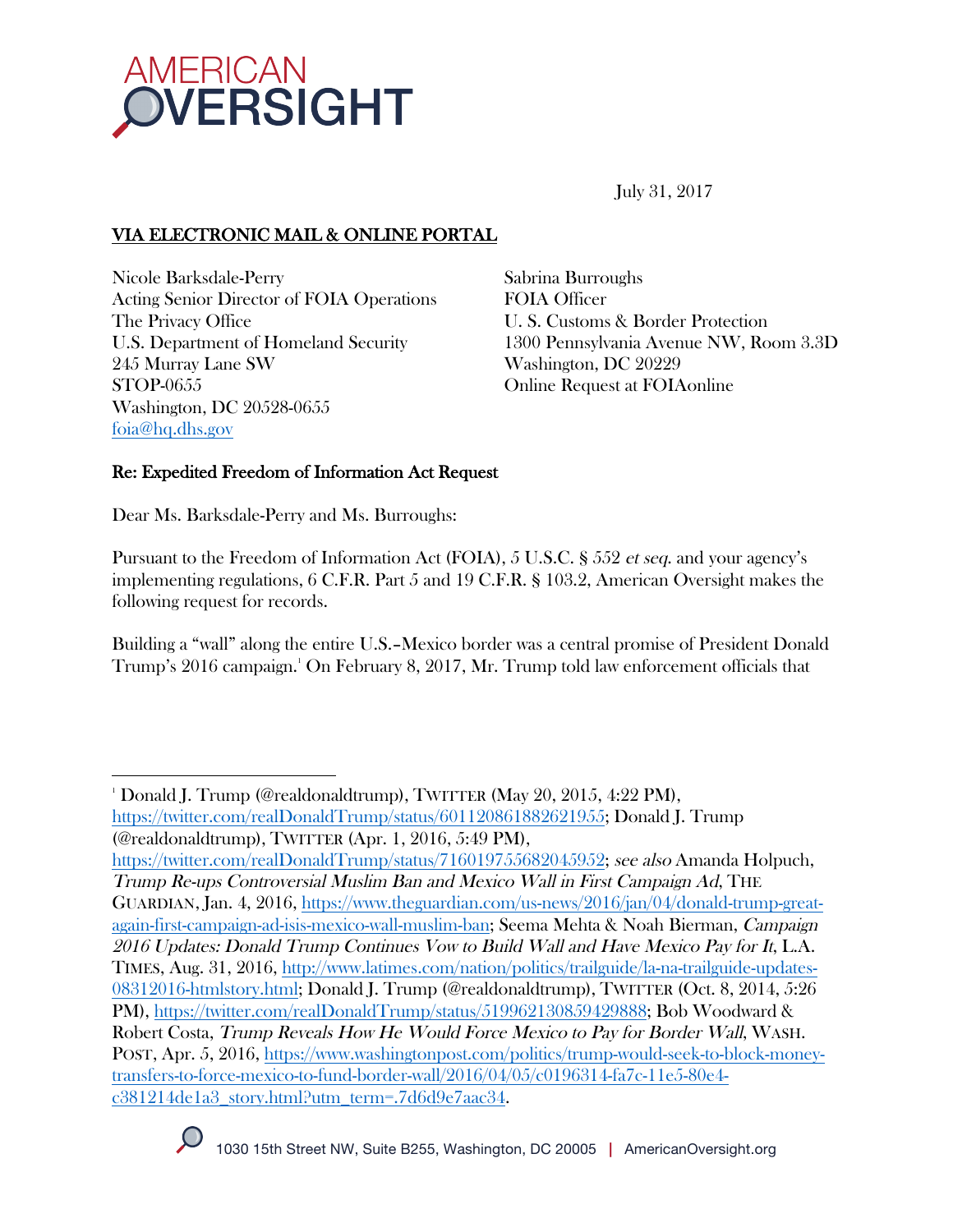design of the wall was already underway. 2 In prepared remarks for his joint address to Congress on February 28, Mr. Trump indicated that a schedule had been established for starting and completing the wall, and stated, "We will soon begin the construction of a great wall along our southern border. It will be started ahead of schedule and, when finished, it will be a very effective weapon against drugs and crime."3 Despite repeatedly pledging that he would make Mexico pay for the wall, it appears American taxpayers will be footing the bill for the construction. $^{\ast}$  Moreover, Mr. Trump has evidenced a lack of familiarity with U.S. procurement laws as well as a propensity for inside deals with his friends in the construction industry. $^{\text{s}}$  Mr. Trump has insisted that he will be personally involved in the wall's "design and negotiations" to ensure it comes in under budget.<sup>6</sup>

More than six months into this administration, there are still a number of unknowns regarding Mr. Trump's wall—including its cost, which has been estimated anywhere from \$8 billion to \$22 billion to \$70 billion. 7 American Oversight submits this FOIA to keep the public informed about the project's progress.

## Requested Records

American Oversight requests that the Department of Homeland Security (DHS) and its component U.S. Customs & Border Protection (CBP) produce the following within twenty business days and seeks expedited review of this request for the reasons identified below:

 $\,$ <sup>5</sup> Blake Schmidt & Jonathan Levin, *Miami Billionaire Perez Rejects His Friend Trump's Wall* Overture, BLOOMBERG, Jan. 31, 2017, https://www.bloomberg.com/news/articles/2017-01- 31/miami-billionaire-perez-rejects-his-friend-trump-s-wall-overture ("[Jorge] Perez, a billionaire who has built Trump-branded towers in South Florida, said the president e-mailed him after the inauguration with plans for the wall and asked if he'd be interested in working on it."). 6

 $\delta$  Donald J. Trump (@realdonaldtrump), TWITTER (Feb. 11, 2017, 9:18 AM), https://twitter.com/realdonaldtrump/status/830405706255912960; Donald J. Trump (@realdonaldtrump), TWITTER (Feb. 11, 2017, 9:24 AM),

https://twitter.com/realdonaldtrump/status/830407172747988992.

  $^{\circ}$ Julia Edwards Ainsley, *Exclusive – Trump Border 'Wall' to Cost \$21.6 Billion, Take 3.5 Years to* Build: Internal Report, REUTERS.COM (Feb. 9, 2017, 10:05 PM),

http://www.reuters.com/article/us-usa-trump-immigration-wall-exclusive-idUSKBN15O2ZN. 3 Donald Trump's Congress Speech, CNN.COM (Mar. 1, 2017, 12:54 AM),

http://www.cnn.com/2017/02/28/politics/donald-trump-speech-transcript-full-text/. 4

Stuart Anderson, Now Americans, Not Mexico, Would Pay for the Wall?, FORBES.COM (Jan. 26, 2017, 9:04 PM), https://www.forbes.com/sites/stuartanderson/2017/01/26/now-americans-notmexico-would-pay-for-the-wall/#177fa9126c48; Scott Horsley, Trump's Suggested Import Tax Would Mean Americans Pay for That Wall, NPR, Jan. 26, 2017,

http://www.npr.org/2017/01/26/511861462/trumps-suggested-import-tax-would-mean-americanspay-for-that-wall. 5

<sup>7</sup> Jeremy Diamond, Trump: Border Wall Will Cost \$8 Billion, CNN (Feb. 9, 2017, 4:27 PM), http://www.cnn.com/2016/02/09/politics/donald-trump-border-wall-cost-8-billion/; Ainsley, supra note 2; Ron Nixon, Border Wall Cost 3 Times Estimates, Senate Democrats' Report Says, N.Y. TIMES, Apr. 18, 2017, https://www.nytimes.com/2017/04/18/us/politics/senate-democrats-borderwall-cost-trump.html.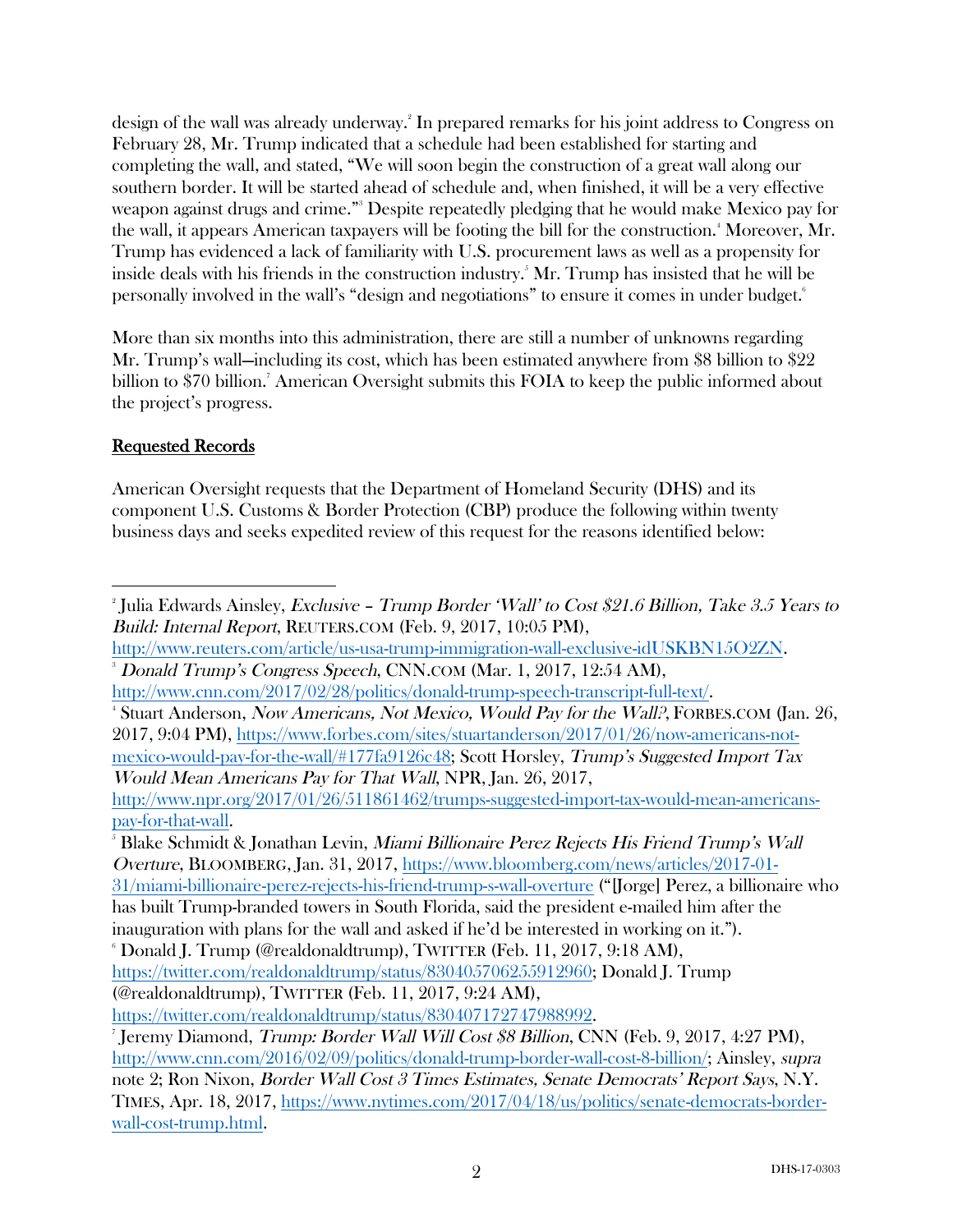- 1. All communications related to the construction of a wall, fence, or other physical or virtual barrier along the U.S.-Mexico border between your agency and the State of Arizona, including the Office of the Governor, the Office of the Secretary of State, the Office of the Attorney General, and the Arizona Department of Environmental Quality—including emails sent to or from your agency with email addresses ending in "az.gov" or "azgovernor.gov" or "azsos.gov" or "azag.gov" or "@azdeq.gov".
- 2. All communications related to the construction of a wall, fence, or other physical or virtual barrier along the U.S.-Mexico border between your agency and the State of California, including the Office of the Governor, the Office of the Lieutenant Governor, the Office of the Attorney General, and the California Environmental Protection Agency—including emails sent to or from your agency with email addresses ending in "ca.gov".
- 3. All communications related to the construction of a wall, fence, or other physical or virtual barrier along the U.S.-Mexico border between your agency and the State of New Mexico, including the Office of the Governor, the Office of the Lieutenant Governor, the Office of the Attorney General, and the New Mexico Environment Department—including emails sent to or from your agency with email addresses ending in "newmexico.gov" or "state.nm.us" or "nmag.gov" or "env.nm.gov".
- 4. All communications related to the construction of a wall, fence, or other physical or virtual barrier along the U.S.-Mexico border between your agency and State of Texas, including the Office of the Governor, the Office of the Lieutenant Governor, the Office of the Attorney General, and the Texas Commission on Environmental Quality—including emails sent to or from your agency with email addresses ending in "texas.gov" or "texasattorneygeneral.gov".

For DHS, the search for responsive records should include: the immediate Office of the Secretary, the Office of the Deputy Secretary, the Executive Secretary, the Office of Policy (including the immediate Office of the Assistant Secretary; the Principal Deputy Assistant Secretary; the Border, Immigration, and Trade Policy Assistant Secretary; the Immigration Policy Deputy Assistant Secretary; the Americas Policy Deputy Assistant Secretary; the Strategy, Planning, Analysis, and Risk Assistant Secretary; and the Office of International Affairs Assistant Secretary), and the Office of Partnership & Engagement.

For CBP, the search for responsive records should include: the Office of the Commissioner, including the Commissioner, Chief of Staff, Deputy Chief of Staff, and Deputy Chief of Staff—Policy; the Office of the Deputy Commissioner, including the Deputy Commissioner and the Deputy Commissioner's Chief of Staff; the Office of Congressional Affairs, including the Assistant Commissioner for Congressional Affairs; the U.S. Border Patrol, including the Office of the Chief, and the following sectors: San Diego, El Centro, Yuma, Tucson, El Paso, Big Bend, Del Rio, Laredo, and Rio Grande Valley.

Please provide all responsive records from January 20, 2017, through the date of the search.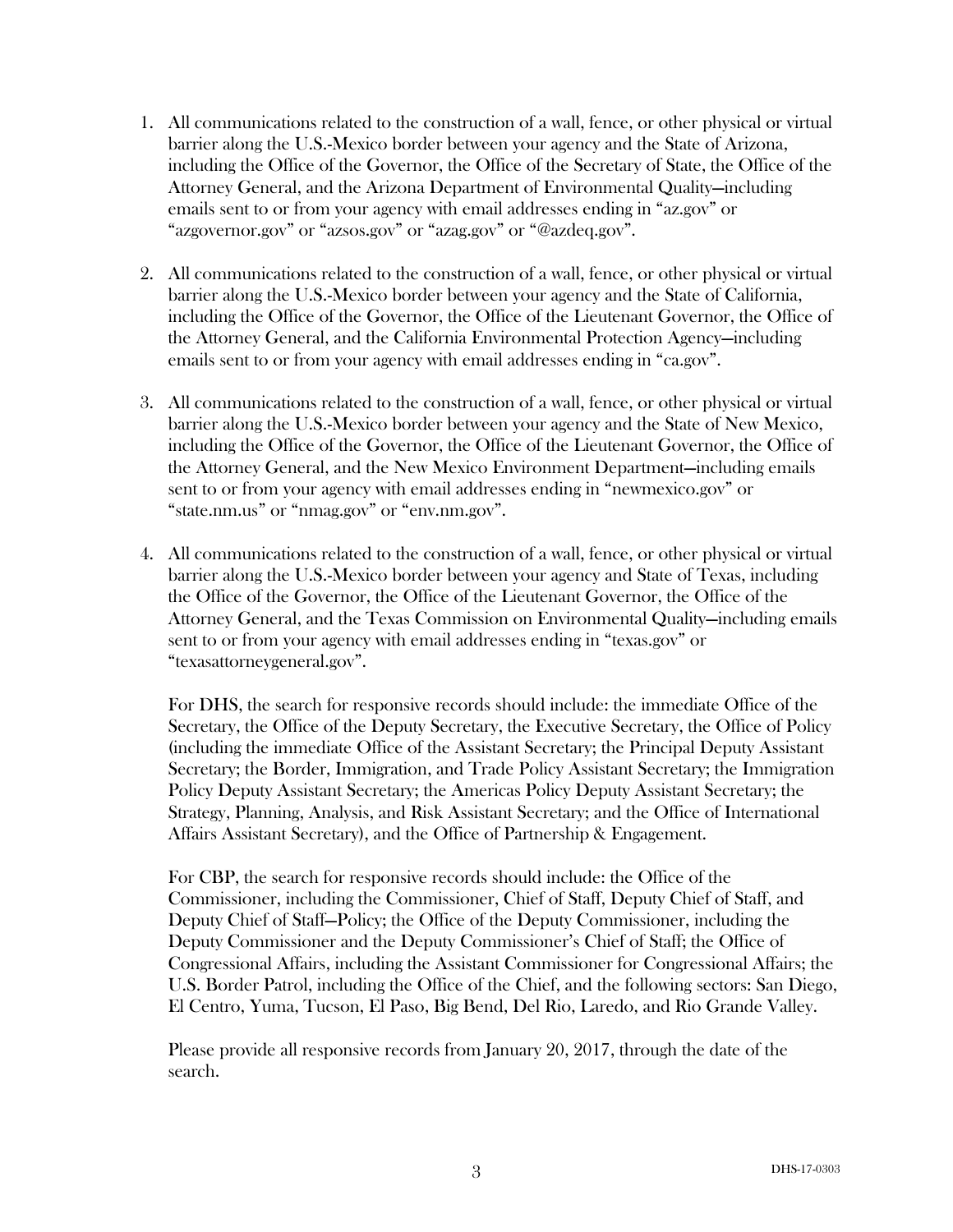In addition to the records requested above, American Oversight also requests records describing the processing of this request, including records sufficient to identify search terms used and locations and custodians searched and any tracking sheets used to track the processing of this request. If DHS uses FOIA questionnaires or certifications completed by individual custodians or components to determine whether they possess responsive materials or to describe how they conducted searches, we also request any such records prepared in connection with the processing of this request.

American Oversight seeks all responsive records regardless of format, medium, or physical characteristics. In conducting your search, please understand the terms "record," "document," and "information" in their broadest sense, to include any written, typed, recorded, graphic, printed, or audio material of any kind. We seek records of any kind, including electronic records, audiotapes, videotapes, and photographs, as well as letters, emails, facsimiles, telephone messages, voice mail messages and transcripts, notes, or minutes of any meetings, telephone conversations or discussions. Our request includes any attachments to these records. No category of material should be omitted from search, collection, and production.

Please search all records regarding agency business. You may not exclude searches of files or emails in the personal custody of your officials, such as personal email accounts. Records of official business conducted using unofficial systems or stored outside of official files is subject to the Federal Records Act and FOIA.<sup>8</sup> It is not adequate to rely on policies and procedures that require officials to move such information to official systems within a certain period of time; American Oversight has a right to records contained in those files even if material has not yet been moved to official systems or if officials have, through negligence or willfulness, failed to meet their obligations.<sup>9</sup>

In addition, please note that in conducting a "reasonable search" as required by law, you must employ the most up-to-date technologies and tools available, in addition to searches by individual custodians likely to have responsive information. Recent technology may have rendered DHS's prior FOIA practices unreasonable. In light of the government-wide requirements to manage information electronically by the end of 2016, it is no longer reasonable to rely exclusively on custodian-driven searches.10 Furthermore, agencies that have adopted the National Archives and

<sup>9</sup> See Competitive Enter. Inst. v. Office of Sci. & Tech. Policy, No. 14-cv-765, slip op. at 8 (D.D.C. Dec. 12, 2016) ("The Government argues that because the agency had a policy requiring [the official] to forward all of his emails from his [personal] account to his business email, the [personal] account only contains duplicate agency records at best. Therefore, the Government claims that any hypothetical deletion of the [personal account] emails would still leave a copy of those records intact in [the official's] work email. However, policies are rarely followed to perfection by anyone. At this stage of the case, the Court cannot assume that each and every work related email in the [personal] account was duplicated in [the official's] work email account." (citations omitted)).

 $10^{\circ}$  Presidential Memorandum—Managing Government Records, 76 Fed. Reg. 75,423 (Nov. 28, 2011), https://obamawhitehouse.archives.gov/the-press-office/2011/11/28/presidentialmemorandum-managing-government-records; Office of Mgmt. & Budget, Exec. Office of the

 8 See Competitive Enter. Inst. v. Office of Sci. & Tech. Policy, 827 F.3d 145, 149–50 (D.C. Cir. 2016); cf. Judicial Watch, Inc. v. Kerry, 844 F.3d 952, 955–56 (D.C. Cir. 2016). 9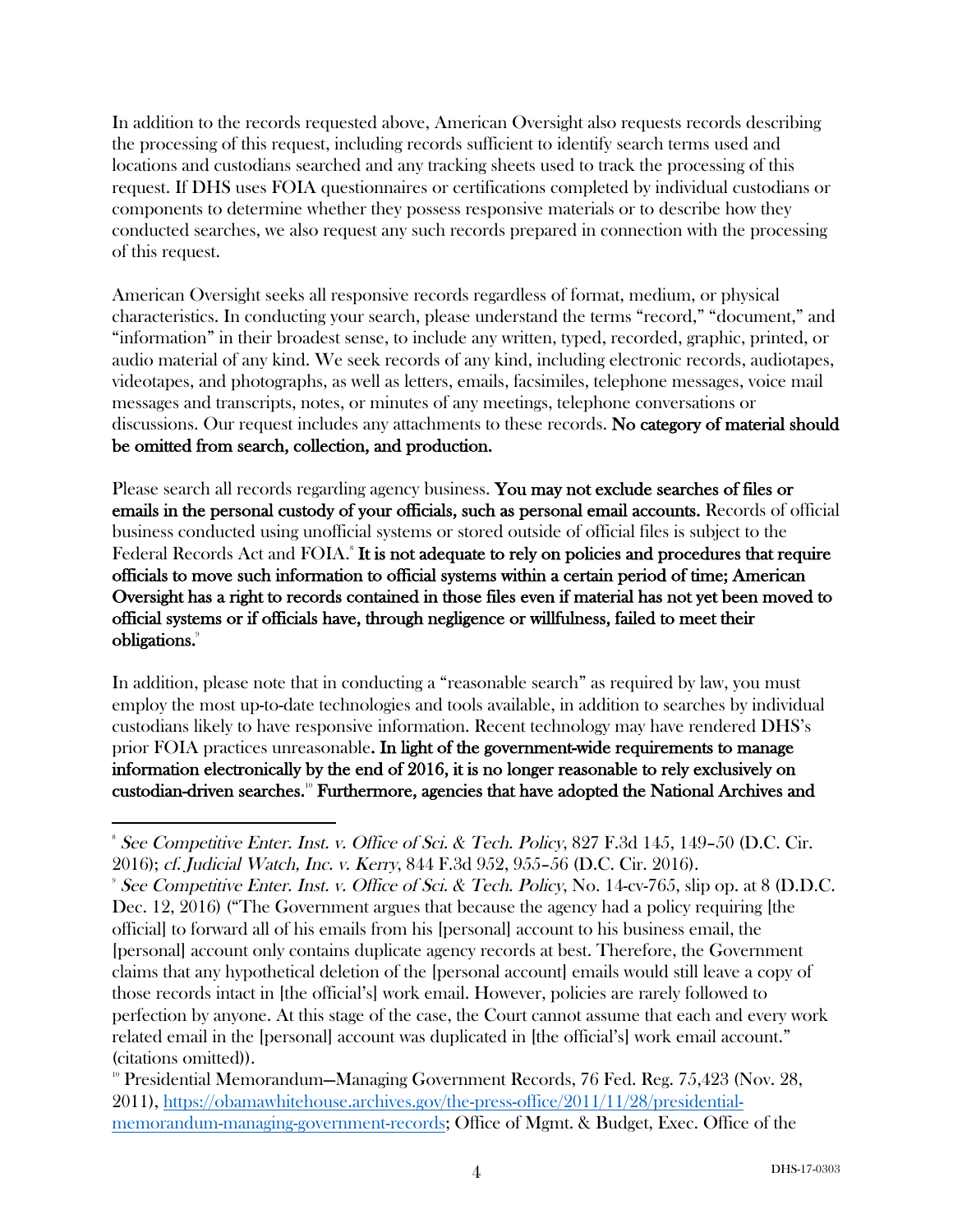Records Agency (NARA) Capstone program, or similar policies, now maintain emails in a form that is reasonably likely to be more complete than individual custodians' files. For example, a custodian may have deleted a responsive email from his or her email program, but DHS's archiving tools would capture that email under Capstone. Accordingly, American Oversight insists that DHS use the most up-to-date technologies to search for responsive information and take steps to ensure that the most complete repositories of information are searched. American Oversight is available to work with you to craft appropriate search terms. However, custodian searches are still required; agencies may not have direct access to files stored in .PST files, outside of network drives, in paper format, or in personal email accounts.

Under the FOIA Improvement Act of 2016, agencies must adopt a presumption of disclosure, withholding information "only if . . . disclosure would harm an interest protected by an exemption" or "disclosure is prohibited by law."11 If it is your position that any portion of the requested records is exempt from disclosure, American Oversight requests that you provide an index of those documents as required under Vaughn v. Rosen, 484 F.2d 820 (D.C. Cir. 1973), cert. denied, 415 U.S. 977 (1974). As you are aware, a *Vaughn* index must describe each document claimed as exempt with sufficient specificity "to permit a reasoned judgment as to whether the material is actually exempt under FOIA."<sup>12</sup> Moreover, the *Vaughn* index "must describe each document or portion thereof withheld, and for each withholding it must discuss the consequences of disclosing the sought-after information."13 Further, "the withholding agency must supply 'a relatively detailed justification, specifically identifying the reasons why a particular exemption is relevant and correlating those claims with the particular part of a withheld document to which they apply.'"14

In the event some portions of the requested records are properly exempt from disclosure, please disclose any reasonably segregable non-exempt portions of the requested records. If it is your position that a document contains non-exempt segments, but that those non-exempt segments are so dispersed throughout the document as to make segregation impossible, please state what portion of the document is non-exempt, and how the material is dispersed throughout the document.15 Claims of nonsegregability must be made with the same degree of detail as required for claims of exemptions in a *Vaughn* index. If a request is denied in whole, please state specifically that it is not reasonable to segregate portions of the record for release.

You should institute a preservation hold on information responsive to this request. American Oversight intends to pursue all legal avenues to enforce its right of access under FOIA, including litigation if necessary. Accordingly, DHS is on notice that litigation is reasonably foreseeable.

 

President, Memorandum for the Heads of Executive Departments & Independent Agencies, "Managing Government Records Directive," M-12-18 (Aug. 24, 2012), https://www.archives.gov/files/records-mgmt/m-12-18.pdf.<br>" FOIA Improvement Act of 2016 § 2 (Pub. L. No. 114–185).

 $12$  Founding Church of Scientology v. Bell, 603 F.2d 945, 949 (D.C. Cir. 1979).

<sup>&</sup>lt;sup>13</sup> King v. U.S. Dep't of Justice, 830 F.2d 210, 223–24 (D.C. Cir. 1987) (emphasis in original).

 $14$  Id. at 224 (citing Mead Data Central, Inc. v. U.S. Dep't of the Air Force, 566 F.2d 242, 251 (D.C. Cir. 1977)).

 $15$  Mead Data Central, 566 F.2d at 261.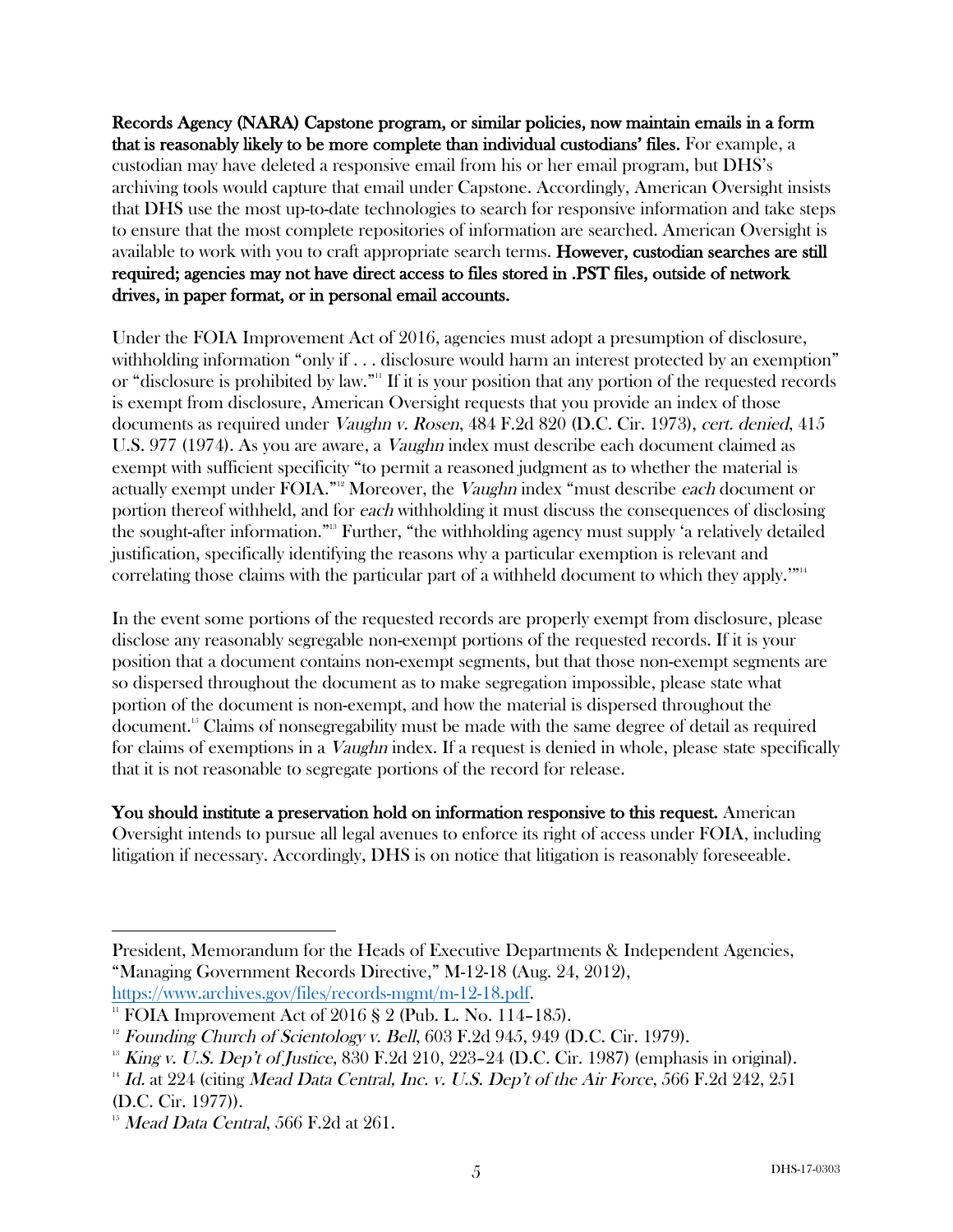To ensure that this request is properly construed, that searches are conducted in an adequate but efficient manner, and that extraneous costs are not incurred, American Oversight welcomes an opportunity to discuss its request with you before you undertake your search or incur search or duplication costs. By working together at the outset, American Oversight and DHS can decrease the likelihood of costly and time-consuming litigation in the future.

Where possible, please provide responsive material in electronic format by email or in PDF or TIF format on a USB drive. Please send any responsive material being sent by mail to American Oversight, 1030  $15^{\circ}$  Street NW, Suite B255, Washington, DC 20005. If it will accelerate release of responsive records to American Oversight, please also provide responsive material on a rolling basis.

## Fee Waiver Request

In accordance with 5 U.S.C. §  $552(a)(4)(A)(iii)$  and 6 C.F.R. §  $5.11(k)$ , American Oversight requests a waiver of fees associated with processing this request for records. The subject of this request concerns the operations of the federal government, and the disclosures will likely contribute to a better understanding of relevant government procedures by the general public in a significant way.<sup>16</sup> Moreover, the request is primarily and fundamentally for non-commercial purposes.17

American Oversight requests a waiver of fees because disclosure of the requested information is "in the public interest because it is likely to contribute significantly to public understanding of the operations or activities of the government."<sup>8</sup> The requested records will help American Oversight and the general public understand the progress of this mammoth government project. An infrastructure project of this size—and the contracting procedure underlying such a project—are clear government activities. As noted above, Mr. Trump has previously evidenced a lack of familiarity with U.S. procurement laws as well as a propensity for inside deals with his friends in the construction industry.19 He has also insisted that he will be personally involved in the wall's "design and negotiations" to ensure it comes in under budget.<sup>20</sup> With his promise to make Mexico pay for the wall seemingly failing, Mr. Trump offhandedly mentioned that perhaps solar panels could be installed to pay for the wall.<sup>21</sup> These statements make it all the more important for the public to

 $^{20}$  Donald J. Trump (@realdonaldtrump), TWITTER (Feb. 11, 2017, 9:18 AM), https://twitter.com/realdonaldtrump/status/830405706255912960; Donald J. Trump (@realdonaldtrump), TWITTER (Feb. 11, 2017, 9:24 AM),

  $16$  6 C.F.R. § 5.11(k)(1)(i).

 $17 \text{ } 6 \text{ } C.F.R. \text{ }$  § 5.11(k)(1)(ii).

 $18 \text{ } 6 \text{ } C.F.R. \text{ } S \text{ } 5.11(k)(1)(i), (2)(i)-(iv).$ 

<sup>&</sup>lt;sup>19</sup> Blake Schmidt & Jonathan Levin, *Miami Billionaire Perez Rejects His Friend Trump's Wall* Overture, BLOOMBERG, Jan. 31, 2017, https://www.bloomberg.com/news/articles/2017-01- 31/miami-billionaire-perez-rejects-his-friend-trump-s-wall-overture ("[Jorge] Perez, a billionaire who has built Trump-branded towers in South Florida, said the president e-mailed him after the inauguration with plans for the wall and asked if he'd be interested in working on it.").

https://twitter.com/realdonaldtrump/status/830407172747988992.

 $21$  Donald Trump Talks Up Solar Panel Plan for Mexico Wall, BBC, June 22, 2017, http://www.bbc.com/news/world-us-canada-40363390.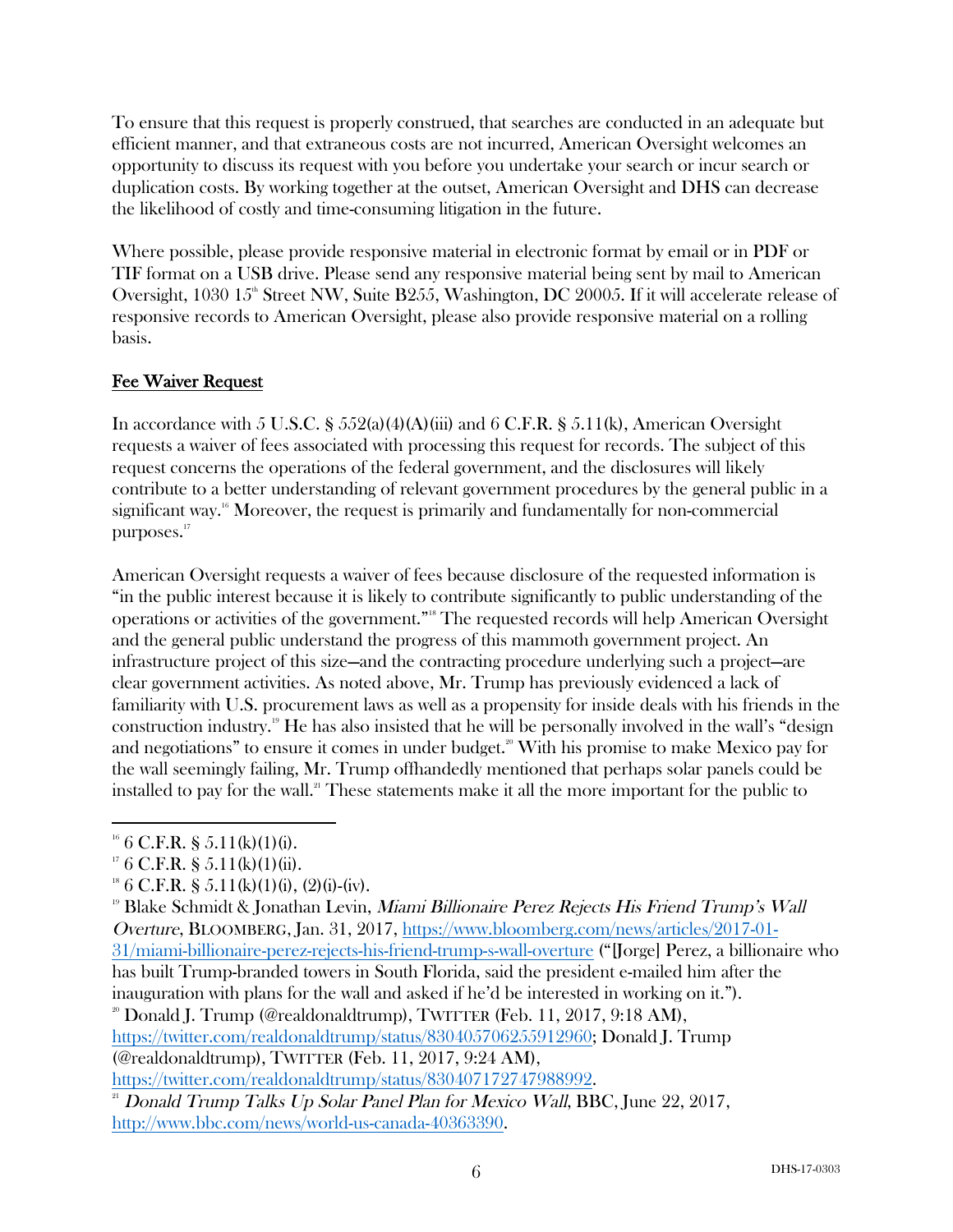understand whether procurement procedures are being followed, what institutional knowledge is being considered, how environmental concerns are factored into the construction, and how concerns from the border states are being addressed or remedied.

This request is primarily and fundamentally for non-commercial purposes.<sup>22</sup> As a  $501(c)(3)$ nonprofit, American Oversight does not have a commercial purpose and the release of the information requested is not in American Oversight's financial interest. American Oversight's mission is to promote transparency in government, to educate the public about government activities, and to ensure the accountability of government officials. American Oversight uses the information gathered, and its analysis of it, to educate the public through reports, press releases, or other media. American Oversight also makes materials it gathers available on our public website and promote their availability on social media platforms, such as Facebook and Twitter.<sup>23</sup> American Oversight has demonstrated its commitment to the public disclosure of documents and creation of editorial content. For example, after receiving records regarding an ethics waiver received by a senior DOJ attorney, American Oversight promptly posted the records to its website<sup>24</sup> and published an analysis of what the records reflected about  $\text{DO}I$ 's process for ethics waivers.<sup>25</sup> Additionally, this particular FOIA request is part of a public project conducted by American Oversight called "Audit the Wall," where the organization is gathering and analyzing information and commenting on public releases of information related to the administration's proposed construction of a barrier along the U.S.-Mexico border. 26

Accordingly, American Oversight qualifies for a fee waiver.

# Application for Expedited Processing

Pursuant to 5 U.S.C. § 552(a)(6)(E) and 6 C.F.R. § 5.5(e)(1)(ii), (iv), American Oversight requests that DHS expedite the processing of this request.

I certify to be true and correct to the best of my knowledge and belief that there is widespread and exceptional media interest and there exist possible questions about the government's integrity that affect public confidence. News stories about the wall are published regularly, $\overline{a}$  including numerous

```
https://twitter.com/weareoversight (last visited July 28, 2017).
```
  $2^2$  6 C.F.R. § 5.11(k)(1)(ii), (3)(i)-(ii).

 $23$  American Oversight currently has approximately 11,200 page likes on Facebook, and 33,500 followers on Twitter. American Oversight, FACEBOOK, https://www.facebook.com/weareoversight/ (last visited July 28, 2017); American Oversight (@weareoversight), TWITTER,

<sup>&</sup>lt;sup>24</sup> Vetting the Nominees: Solicitor General Nominee Noel Francisco, AMERICAN OVERSIGHT, https://www.americanoversight.org/our-actions/vetting-nominees-solicitor-general-nominee-noelfrancisco.

 $25$  Francisco & the Travel Ban: What We Learned from the DOJ Documents, AMERICAN OVERSIGHT, <u>https://www.americanoversight.org/news/francisco-travel-ban-learned-doj-documents</u>.<br><sup>26</sup> Audit the Wall, AMERICAN OVERSIGHT, <u>www.auditthewall.org</u>.<br><sup>27</sup> See, e.g., Melissa del Bosque, *Trump Administration Pre* 

Border Wall Segment, TEXAS OBSERVER (July 14, 2017, 5:46 PM),

http://www.texasobserver.org/trump-border-wall-texas-wildlife-refuge-breaking/; Sofia Lotto Persio, Border Wall Construction Will Cost \$1.6 Billion for Work to Start Next Year, NEWSWEEK (June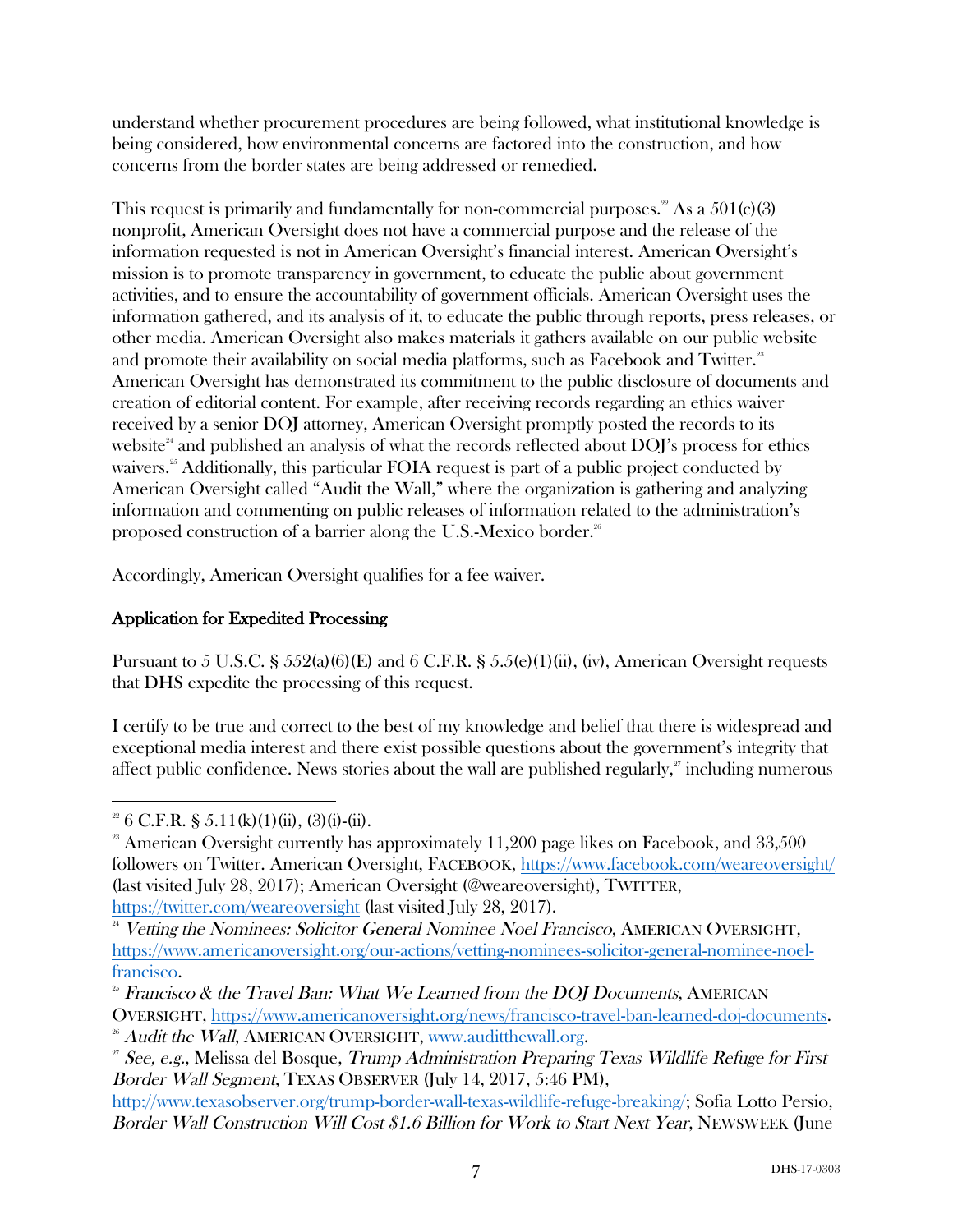stories about the progress of contracting efforts.<sup>28</sup> As noted above in our fee waiver request, the requested records will help American Oversight and the general public understand the progress of this mammoth government project. An infrastructure project of this size—and the contracting procedure underlying such a project—are clear government activities. Mr. Trump has previously evidenced a lack of familiarity with U.S. procurement laws as well as a propensity for inside deals with his friends in the construction industry.<sup>29</sup> He has also insisted that he will be personally involved in the wall's "design and negotiations" to ensure it comes in under budget.<sup>30</sup> These

inauguration with plans for the wall and asked if he'd be interested in working on it."). <sup>30</sup> Donald J. Trump (@realdonaldtrump), TWITTER (Feb. 11, 2017, 9:18 AM),

https://twitter.com/realdonaldtrump/status/830405706255912960; Donald J. Trump

 14, 2017, 1:26 PM), http://www.newsweek.com/mexico-border-wall-construction-needs-start-lessyear-625656; Tal Kopan, Trump Suggests Border Wall with Solar Panels, CNN POLITICS (June 6, 2017, 7:00 PM), http://www.cnn.com/2017/06/06/politics/trump-solar-border-wall/index.html; Angela Kocherga, Along Texas-Mexico Border, Trump's Wall Faces Opposition, GARDEN CITY TELEGRAM, May 21, 2017, http://www.gctelegram.com/news/nation\_world/along-texas-mexicoborder-trump-s-wall-faces-opposition/article\_428b57d4-a509-5d12-ae28-0fbe85a281ef.html; Ron Nixon, Trump's Wall Faces a Barrier in Texas: Landowner Lawsuits, N.Y. TIMES, May 7, 2017, https://www.nytimes.com/2017/05/07/us/politics/trump-wall-faces-barrier-in-texas.html; Fox & Friends, Bids to Build President Trump's Border Wall Due Today, FOXNEWS INSIDER (Apr. 4, 2017, 7:59 AM), http://insider.foxnews.com/2017/04/04/mexico-border-wall-bids-duetoday-president-trump-illegal-immigration-policy; Phillip Molnar & Lyndsay Winkley, Trump's Border Wall Will Get Its Start in San Diego County, L.A. TIMES, Apr. 10, 2017, http://www.latimes.com/local/lanow/la-me-san-diego-border-wall-20170410-story.html; Ron Nixon, Engineers Begin Preparatory Work for Border Wall Construction, N.Y. TIMES, July 18, 2017, https://www.nytimes.com/2017/07/18/us/politics/border-wall-construction.html; Ron Nixon, Border Wall Cost 3 Times Estimates, Senate Democrats' Report Says, N.Y. TIMES, Apr. 18, 2017, https://www.nytimes.com/2017/04/18/us/politics/senate-democrats-border-wall-cost-trump.html; Nicki Rossoll, Despite Trump Campaign Promise, Tillerson Had 'No Conversation' with Mexico Paying for Border Wall, ABC NEWS (Apr. 9, 2017, 9:01 AM), http://abcnews.go.com/Politics/trump-campaign-promise-tillerson-conversation-mexico-payingborder/story?id=46685291; Andrew Taylor, President Trump's Budget Chief Says Spending Bill Must Have Border Wall Funding, TIME, Apr. 20, 2017, http://time.com/4749678/mickmulvaney-budget-border-wall-funding-government-shutdown/.  $^{28}$  Kavitha Surana, *Final Selection Process for Border Wall Kicks Off*, MYAJC, May 18, 2017, http://www.myajc.com/news/gen-politics/final-selection-process-for-border-wall-kicksoff/a4PvdnD5gb94P7acTJiJiP/; Cristina Rendon, Bay Area Business Hopes to Win Bid to Build Trump's Border Wall, KTVU (May 19, 2017, 10:59 AM), http://www.ktvu.com/news/255644489 story; California Contractors Ignore Politics in Bids to Build Border Wall, CBS LOS ANGELES (Apr. 28, 2017, 11:23 AM), http://losangeles.cbslocal.com/2017/04/28/build-wall-trump-border/; Stephen Dinan, Contractors Vying to Build Donald Trump's Border Wall Face Blowback, WASH. TIMES, Mar. 29, 2017, http://www.washingtontimes.com/news/2017/mar/29/contractorsvying-to-build-donald-trumps-border-wa/. <sup>29</sup> Blake Schmidt & Jonathan Levin, Miami Billionaire Perez Rejects His Friend Trump's Wall Overture, BLOOMBERG, Jan. 31, 2017, https://www.bloomberg.com/news/articles/2017-01- 31/miami-billionaire-perez-rejects-his-friend-trump-s-wall-overture ("[Jorge] Perez, a billionaire who has built Trump-branded towers in South Florida, said the president e-mailed him after the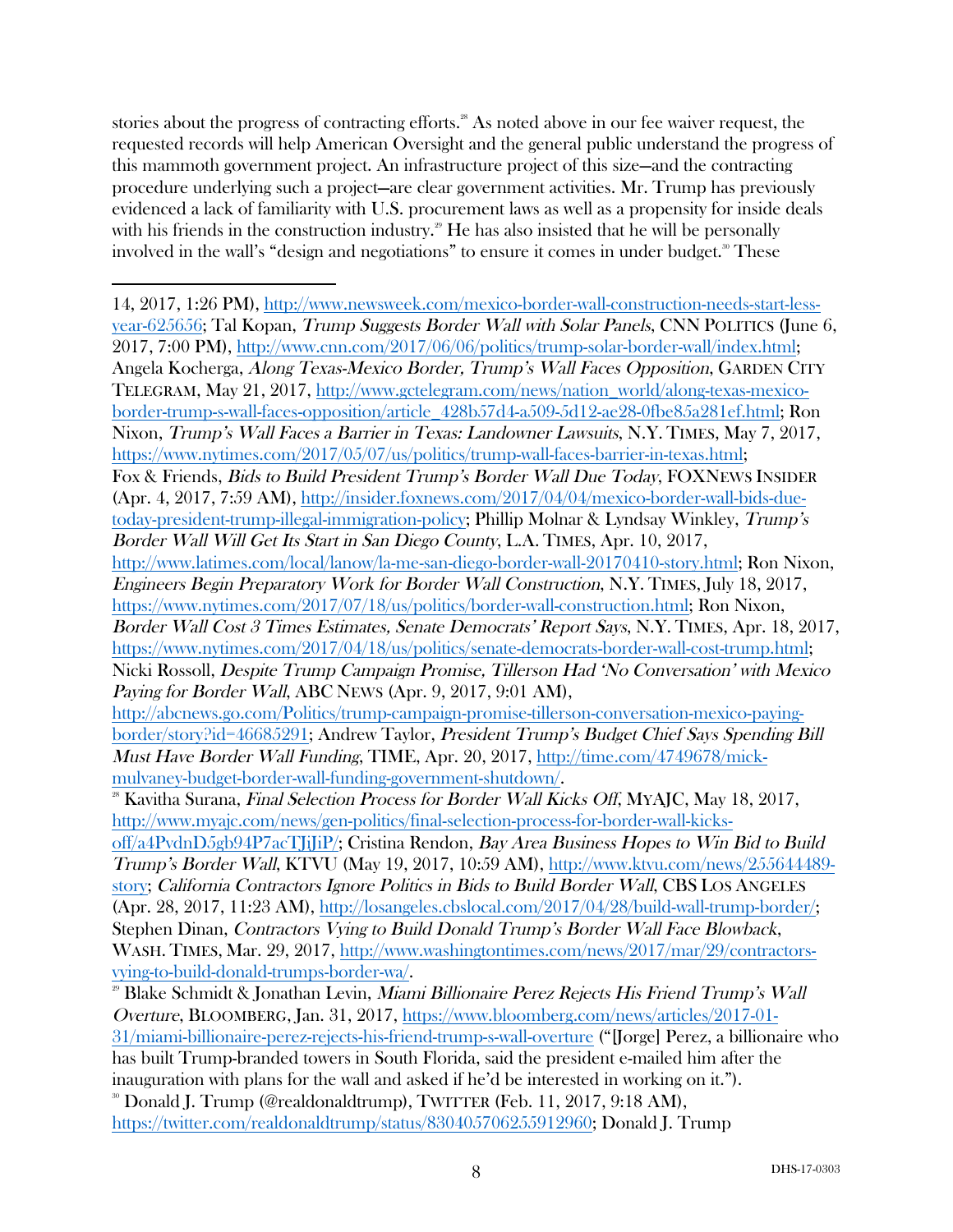statements make it all the more important for the public to understand whether procurement procedures are being followed, what institutional knowledge is being considered, how environmental concerns are factored into the construction, and how concerns from the border states are being addressed or remedied.

In short, a multi-billion-dollar construction project directed and financed by the federal government using tax dollars on an accelerated timeline is a quintessential example of "[a] matter of widespread and exceptional media interest in which there exist possible questions about the government's integrity that affect public confidence."<sup>31</sup>

Moreover, I certify to be true and correct to the best of my knowledge and belief, that there is an urgent need to inform the public about the federal government activity that is the subject of this request. The information American Oversight seeks concerns "a matter of a current exigency to the American public."<sup>32</sup> As noted above, news stories about the wall are published regularly,<sup>33</sup>

 (@realdonaldtrump), TWITTER (Feb. 11, 2017, 9:24 AM),

http://www.texasobserver.org/trump-border-wall-texas-wildlife-refuge-breaking/; Sofia Lotto Persio, Border Wall Construction Will Cost \$1.6 Billion for Work to Start Next Year, NEWSWEEK (June 14, 2017, 1:26 PM), http://www.newsweek.com/mexico-border-wall-construction-needs-start-lessyear-625656; Tal Kopan, Trump Suggests Border Wall with Solar Panels, CNN POLITICS (June 6, 2017, 7:00 PM), http://www.cnn.com/2017/06/06/politics/trump-solar-border-wall/index.html; Angela Kocherga, Along Texas-Mexico Border, Trump's Wall Faces Opposition, GARDEN CITY TELEGRAM, May 21, 2017, http://www.gctelegram.com/news/nation\_world/along-texas-mexicoborder-trump-s-wall-faces-opposition/article\_428b57d4-a509-5d12-ae28-0fbe85a281ef.html; Ron Nixon, Trump's Wall Faces a Barrier in Texas: Landowner Lawsuits, N.Y. TIMES, May 7, 2017, https://www.nytimes.com/2017/05/07/us/politics/trump-wall-faces-barrier-in-texas.html; Fox & Friends, Bids to Build President Trump's Border Wall Due Today, FOXNEWS INSIDER (Apr. 4, 2017, 7:59 AM), http://insider.foxnews.com/2017/04/04/mexico-border-wall-bids-duetoday-president-trump-illegal-immigration-policy; Phillip Molnar & Lyndsay Winkley, Trump's Border Wall Will Get Its Start in San Diego County, L.A. TIMES, Apr. 10, 2017, http://www.latimes.com/local/lanow/la-me-san-diego-border-wall-20170410-story.html; Ron Nixon, Engineers Begin Preparatory Work for Border Wall Construction, N.Y. TIMES, July 18, 2017, https://www.nytimes.com/2017/07/18/us/politics/border-wall-construction.html; Ron Nixon, Border Wall Cost 3 Times Estimates, Senate Democrats' Report Says, N.Y. TIMES, Apr. 18, 2017, https://www.nytimes.com/2017/04/18/us/politics/senate-democrats-border-wall-cost-trump.html; Nicki Rossoll, Despite Trump Campaign Promise, Tillerson Had 'No Conversation' with Mexico Paying for Border Wall, ABC NEWS (Apr. 9, 2017, 9:01 AM), http://abcnews.go.com/Politics/trump-campaign-promise-tillerson-conversation-mexico-payingborder/story?id=46685291; Andrew Taylor, President Trump's Budget Chief Says Spending Bill Must Have Border Wall Funding, TIME, Apr. 20, 2017, http://time.com/4749678/mickmulvaney-budget-border-wall-funding-government-shutdown/.

https://twitter.com/realdonaldtrump/status/830407172747988992.

 $31\,6$  C.F.R. § 5.5(e)(1)(iv).

 $32$  Al-Fayed v. Cent. Intelligence Agency, 254 F.3d 300, 310 (D.C. Cir. 2001) (quoting H.R. Rep. No. 104-795, at 26 (1996), reprinted in 1996 U.S.C.C.A.N. 3448, 3469).

<sup>&</sup>lt;sup>33</sup> See, e.g., Melissa del Bosque, *Trump Administration Preparing Texas Wildlife Refuge for First* Border Wall Segment, TEXAS OBSERVER (July 14, 2017, 5:46 PM),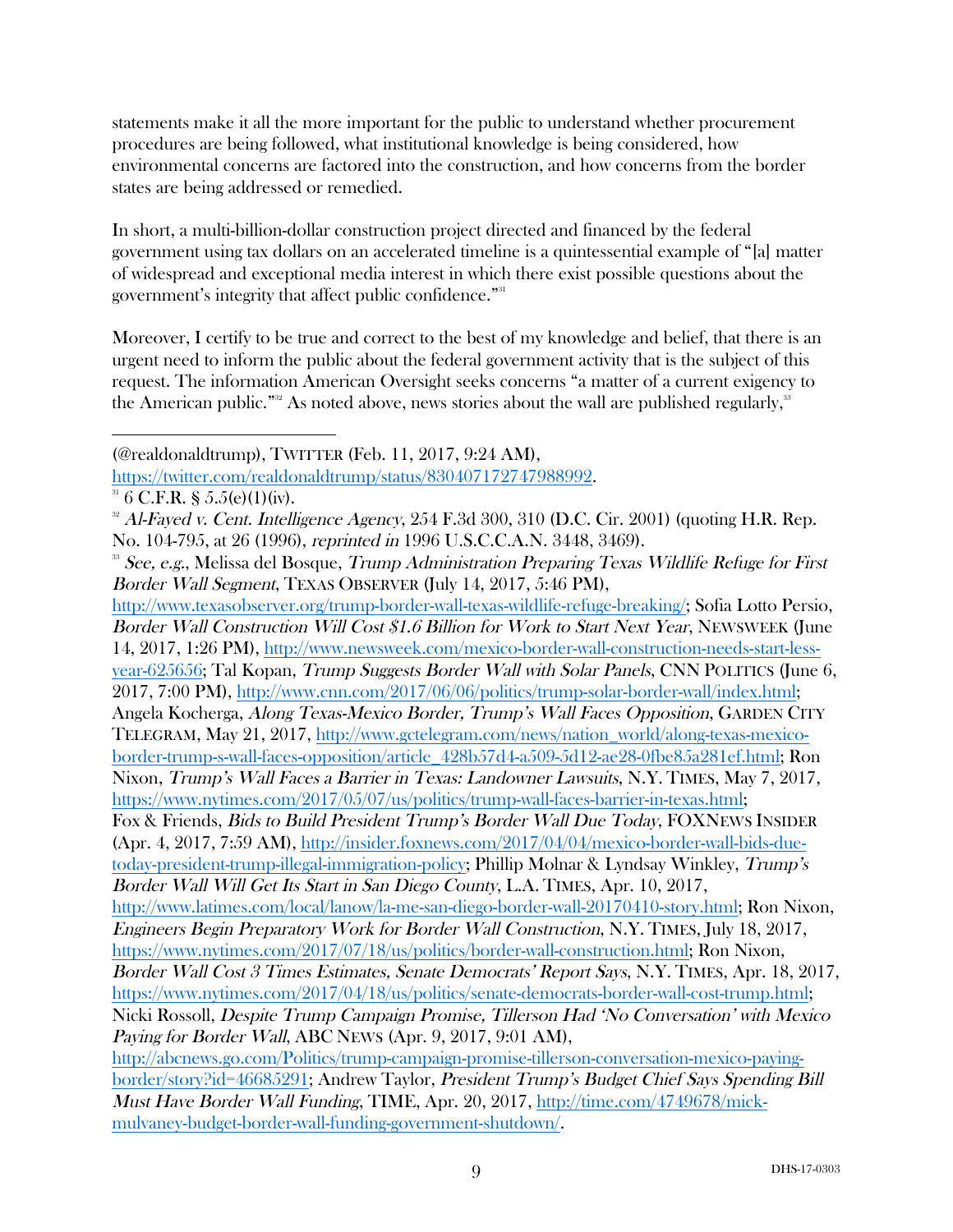including numerous stories about the progress of contracting efforts.<sup>34</sup> Additionally, there are regular media reports that the government is suspending certain federal laws to avoid environmental considerations.<sup>35</sup> Depending on one's source, the project is either ahead of or behind schedule.<sup>36</sup> In order to participate meaningfully in the debate over the wall's budget and creation, $\frac{37}{3}$  it is essential for the American public to understand the status of the government's research, procurement, and policy development.

I further certify that American Oversight is primarily engaged in disseminating information to the public. American Oversight's mission is to promote transparency in government, to educate the public about government activities, and to ensure the accountability of government officials. Similar to other organizations that have been found to satisfy the criteria necessary to qualify for expedition,<sup>38</sup> American Oversight "'gathers information of potential interest to a segment of the public, uses its editorial skills to turn the raw material into a distinct work, and distributes that work to an audience."<sup>399</sup> American Oversight uses the information gathered, and its analysis of it, to educate the public through reports, press releases, and other media. American Oversight also makes materials it gathers available on its public website and promote their availability on social media platforms, such as Facebook and Twitter.<sup>40</sup> American Oversight has demonstrated its

<sup>35</sup> See Emily Flitter, *Trump Administration Seeks to Sidestep Border Wall Environmental Study:* Sources, REUTERS (July 21, 2017, 5:12 PM), https://www.reuters.com/article/us-usa-trumpborderwall-environment-idUSKBN1A62OL.

<sup>36</sup> Compare Kiah Collier & T. Christian Miller, Construction of First Border Wall Segment to Begin Sooner Than Expected Along Rio Grande, TEXAS TRIBUNE, July 28, 2017, https://www.texastribune.org/2017/07/28/construction-first-border-wall-segment-begin-novemberalong-rio-grande/, with Phillip Molnar, Trump Border Wall Misses Start Date, SAN DIEGO UNION-TRIBUNE (June 23, 2017, 2:05 PM), http://www.sandiegouniontribune.com/news/borderbaja-california/sd-fi-border-wall-lawsuit-20170623-story.html.<br><sup>37</sup> See Tal Kopan, First on CNN: Border Lawmaker Teams up with Silicon Valley on 'Smart Wall,'

CNNPOLITICS (July 27, 2017, 6:17 AM), http://www.cnn.com/2017/07/27/politics/smart-wallborder-will-hurd-silicon-valley/index.html; Laura Meckler & Siobhan Hughes, Republicans Set Terms of Debate of Bill Funding Trump's Border Wall, WALL ST. J. (July 27, 2017, 8:02 PM), https://www.wsj.com/articles/republicans-open-debate-on-bill-funding-trumps-border-wall-

 <sup>34</sup> Kavitha Surana, Final Selection Process for Border Wall Kicks Off, MYAJC, May 18, 2017, http://www.myajc.com/news/gen-politics/final-selection-process-for-border-wall-kicksoff/a4PvdnD5gb94P7acTJiJiP/; Cristina Rendon, Bay Area Business Hopes to Win Bid to Build Trump's Border Wall, KTVU (May 19, 2017, 10:59 AM), http://www.ktvu.com/news/255644489 story; California Contractors Ignore Politics in Bids to Build Border Wall, CBS LOS ANGELES (Apr. 28, 2017, 11:23 AM), http://losangeles.cbslocal.com/2017/04/28/build-wall-trump-border/; Stephen Dinan, Contractors Vying to Build Donald Trump's Border Wall Face Blowback, WASH. TIMES, Mar. 29, 2017, http://www.washingtontimes.com/news/2017/mar/29/contractorsvying-to-build-donald-trumps-border-wa/.

 $\frac{1501179291}{38}$  See ACLU v. U.S. Dep't of Justice, 321 F. Supp. 2d 24, 30–31 (D.D.C. 2004); EPIC v. Dep't of Defense, 241 F. Supp. 2d 5, 15 (D.D.C. 2003).

<sup>&</sup>lt;sup>39</sup> ACLU, 321 F. Supp. 2d at 29 n.5 (quoting EPIC, 241 F. Supp. 2d at 11).

 $\degree$  American Oversight currently has approximately 11,200 page likes on Facebook, and 33,500 followers on Twitter. American Oversight, FACEBOOK, https://www.facebook.com/weareoversight/